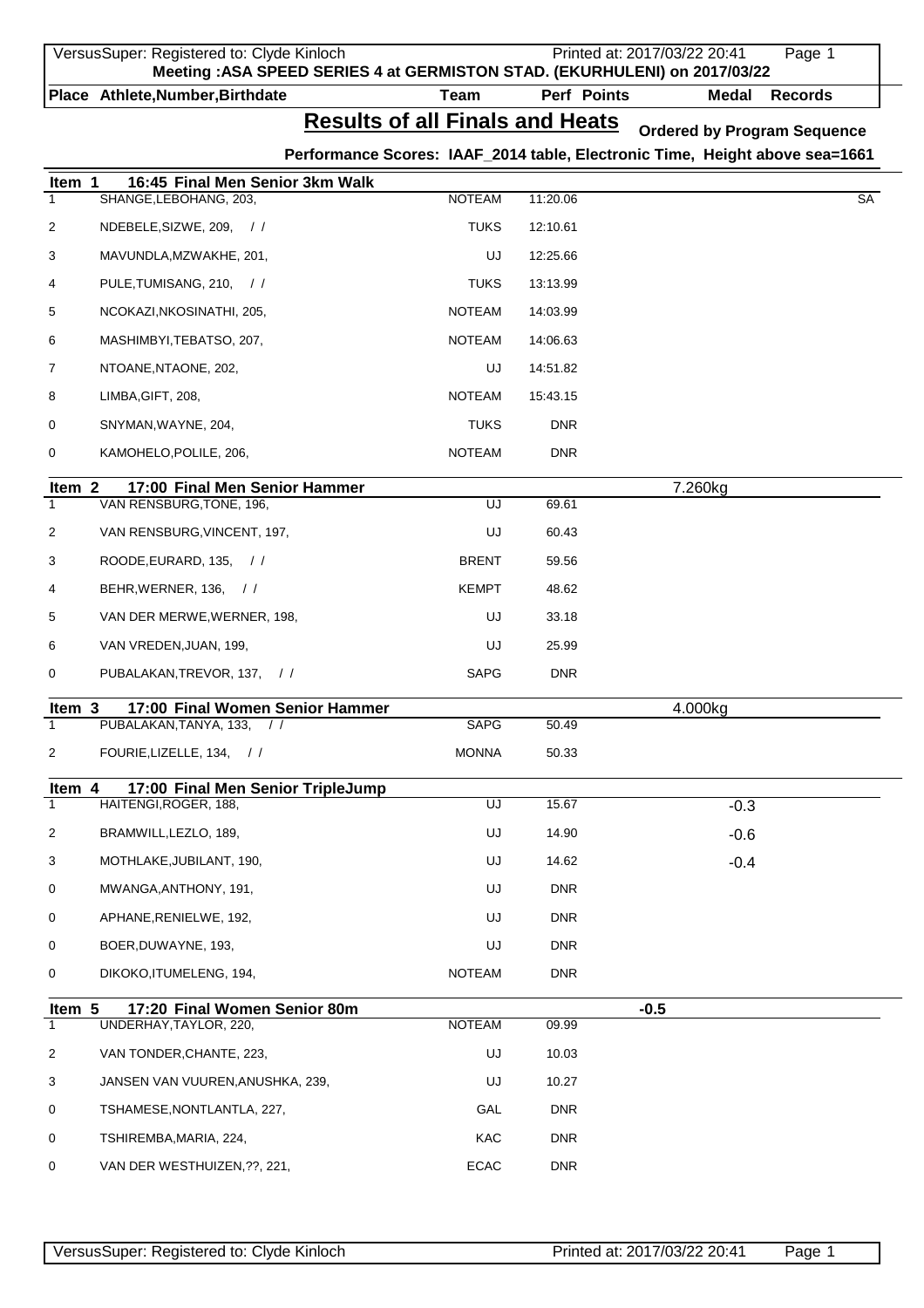|                        | VersusSuper: Registered to: Clyde Kinloch<br>Meeting : ASA SPEED SERIES 4 at GERMISTON STAD. (EKURHULENI) on 2017/03/22 |                                |                          | Printed at: 2017/03/22 20:41 |              | Page 2         |
|------------------------|-------------------------------------------------------------------------------------------------------------------------|--------------------------------|--------------------------|------------------------------|--------------|----------------|
|                        | Place Athlete, Number, Birthdate                                                                                        | <b>Team</b>                    |                          | Perf Points                  | <b>Medal</b> | <b>Records</b> |
| $\Omega$               | DU TOIT, LEANA, 226,                                                                                                    | <b>NED</b>                     | <b>DNR</b>               |                              |              |                |
| 0                      | STAMROOD, LOUISA, 222,                                                                                                  | UJ                             | <b>DNR</b>               |                              |              |                |
| 0                      | MOTHIBELI, NTHABELENG, 225,                                                                                             | <b>NOTEAM</b>                  | <b>DNR</b>               |                              |              |                |
| Item 6<br>$\mathbf{1}$ | 17:30 Final (B Race) 1 of 2 Men Senior 80m<br>SAULS, NATHANIEL, 230,                                                    | <b>NOTEAM</b>                  | 08.91                    | $-0.6$                       |              |                |
| 2                      | MOLEFE, NTANDO, 234,                                                                                                    | NOTEAM                         | 09.04                    |                              |              |                |
| 3                      | MOHABI, TIMOTHY, 235,                                                                                                   | <b>PP</b>                      | 09.33                    |                              |              |                |
| 4                      | KHOZA, TUMELO., 228,                                                                                                    | <b>NOTEAM</b>                  | 09.68                    |                              |              |                |
| Item 7                 | 17:35 FinalResults Men Senior 80m                                                                                       |                                |                          |                              |              |                |
|                        |                                                                                                                         |                                |                          |                              |              |                |
| Item 7                 | 17:35 Final (A Race) 2 of 2 Men Senior 80m                                                                              |                                |                          | $-0.2$                       |              |                |
| $\mathbf{1}$           | PEANA, THABANG, 237,                                                                                                    | <b>VUT</b>                     | 08.94                    |                              |              |                |
| 2                      | DLAMINI, ARCHIE, 233,                                                                                                   | UJ                             | 09.14                    |                              |              |                |
| 3                      | NKOSI, BONGUMUSA, 232,                                                                                                  | <b>NED</b>                     | 09.23                    |                              |              |                |
| 0                      | XHOLANI, TALANE, 236, //                                                                                                | BOT                            | <b>DNR</b>               |                              |              |                |
| 0<br>0                 | MAGAULA, LWANDILE, 231,<br>NGEMA, KENNETH, 229,                                                                         | <b>NOTEAM</b><br><b>NOTEAM</b> | <b>DNR</b><br><b>DNR</b> |                              |              |                |
|                        |                                                                                                                         |                                |                          |                              |              |                |
| Item 8<br>$\mathbf{1}$ | 17:45 Final (B Race) 1 of 2 Men Senior 400m<br>NGUBENI, NKULULEKO, 257,                                                 | <b>TAC</b>                     | 0:47.83                  |                              |              |                |
| 2                      | MATLALA, FRANS, 258,                                                                                                    | <b>NOTEAM</b>                  | 0:48.31                  |                              |              |                |
| 0                      | PENNRS, QUINTON, 253,                                                                                                   | <b>ECAC</b>                    | <b>DNR</b>               |                              |              |                |
| 0                      | JONKER, GERT, 255,                                                                                                      | UJ                             | <b>DNR</b>               |                              |              |                |
| Item 9                 | 17:50 FinalResults Men Senior 400m                                                                                      |                                |                          |                              |              |                |
|                        |                                                                                                                         |                                |                          |                              |              |                |
| Item 9                 | 17:50 Final (A Race) 2 of 2 Men Senior 400m                                                                             |                                |                          |                              |              |                |
| $\mathbf{1}$           | MASILO, BOITUMELO, 242, 2017/03/22                                                                                      | <b>BOT</b>                     | 0:45.69                  |                              |              |                |
| 2                      | NKOBOLO, ONKABETSE, 243,                                                                                                | BOT                            | 0:45.81                  |                              |              |                |
| 3                      | MAHLANGU, NTANDO, 256, //                                                                                               | AHS                            | 0:47.94                  |                              |              |                |
| 4                      | MARICH, NICOLAS, 260,                                                                                                   | UJ                             | 0:48.54                  |                              |              |                |
| 5                      | NGWENYA, GIFT, 125, //                                                                                                  | ZIM                            | 0:49.22                  |                              |              |                |
| 6                      | BEUKES, HENK, 261,                                                                                                      | UJ                             | 0:50.47                  |                              |              |                |
| 0                      | MOGAWANE, OF ENTSE, 244, 2017/03/22                                                                                     | <b>ECAC</b>                    | <b>DNR</b>               |                              |              |                |
| 0                      | SELEBI, TEBOGO, 254,                                                                                                    | UJ                             | <b>DNR</b>               |                              |              |                |
| Item                   | 10<br>17:45 Final Women Senior Discus<br>GEEL LEANDRE 130                                                               | $\overline{111}$               | 46.77                    |                              | 1.000kg      |                |

|                | GEEL, LEANDRE, 130, //            | UJ           | 46.77 |
|----------------|-----------------------------------|--------------|-------|
| 2              | HEYNS, RIETTE, 127, $\frac{1}{1}$ | <b>PUKKE</b> | 46.64 |
| 3              | STANDER, YOLANDI, 128, //         | AHMP         | 46.15 |
| $\overline{4}$ | VAN NIEWENHUIZEN, ASHLEY, 129,    | <b>PUKKE</b> | 43.44 |
| 5              | STEINMANN, JANA, 277, //          | <b>PUKKE</b> | 43.31 |
| 6              | SMUTS, SONIA, 131, //             | <b>TUKS</b>  | 41.57 |
|                |                                   |              |       |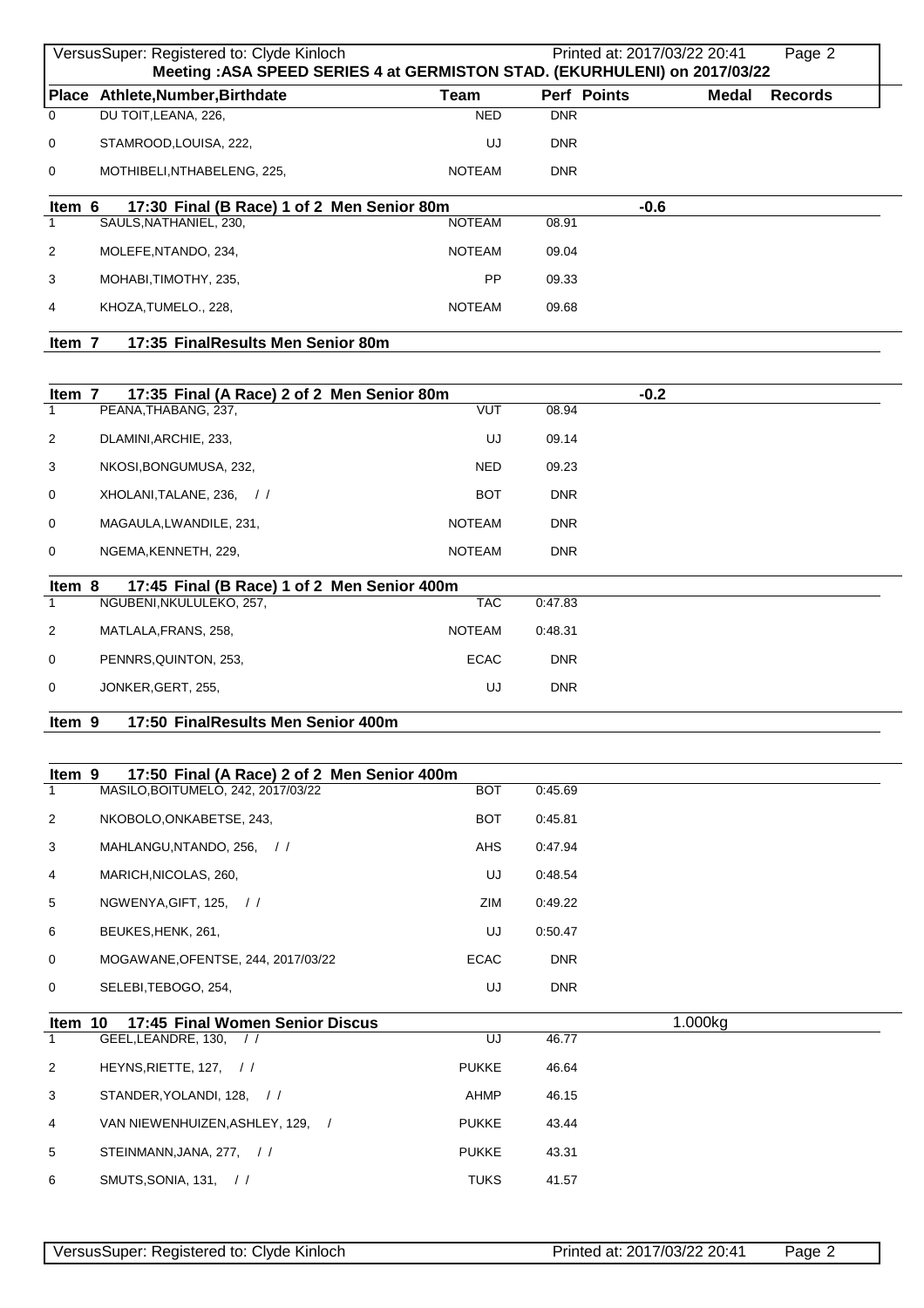|                | VersusSuper: Registered to: Clyde Kinloch<br>Meeting : ASA SPEED SERIES 4 at GERMISTON STAD. (EKURHULENI) on 2017/03/22 |              |             | Printed at: 2017/03/22 20:41   | Page 3 |
|----------------|-------------------------------------------------------------------------------------------------------------------------|--------------|-------------|--------------------------------|--------|
|                | Place Athlete, Number, Birthdate                                                                                        | <b>Team</b>  | Perf Points | <b>Medal</b><br><b>Records</b> |        |
| $\overline{7}$ | BEYTENBACH, WANZEL, 132, //                                                                                             | AHMP         | 36.15       |                                |        |
| Item 11        | 17:55 Final Women Senior 400m                                                                                           |              |             |                                |        |
| $\mathbf{1}$   | BOTLOGETSWE, CHRISTINE, 139,<br>$\frac{1}{2}$                                                                           | <b>BOT</b>   | 0:52.85     |                                |        |
| $\overline{2}$ | MOROKO, GALEFELE, 240, //                                                                                               | <b>BOT</b>   | 0:53.90     |                                |        |
| 3              | SELEKA, GOITSEONE, 138, //                                                                                              | <b>BOT</b>   | 0:54.50     |                                |        |
| 4              | VALLABOUY, SHEREEN SAMSON, 263,                                                                                         | MAL          | 0:54.91     |                                |        |
| 5              | LE ROUX, AMOURE, 241, //                                                                                                | UJ           | 0:55.60     |                                |        |
| 6              | MAZLAN, NURUL FAIZAH ASMA, 262,                                                                                         | MAL          | 0:56.69     |                                |        |
| 0              | VAN DER MERWE, SONJA, 140,                                                                                              | <b>BAS</b>   | <b>DNR</b>  |                                |        |
| Item 12        | 18:00 Final Women Senior Mile                                                                                           |              |             |                                |        |
| $\mathbf{1}$   | NICE, ANUSCHE, 218,<br>$\frac{1}{2}$                                                                                    | <b>TUKS</b>  | 04:58.20    |                                |        |
| 2              | BOSMAN, KACY, 216,                                                                                                      | <b>BHAC</b>  | 05:12.02    |                                |        |
| 3              | MOOLMAN, DONE', 200, $\frac{1}{1}$                                                                                      | <b>TUKS</b>  | 05:14.09    |                                |        |
| 4              | J VAN RENSBURG, JANIE, 149, //                                                                                          | <b>AHMP</b>  | 05:14.53    |                                |        |
| 5              | RAMELA, LEBOGANG, 215,                                                                                                  | <b>TAC</b>   | 05:16.70    |                                |        |
| 0              | NDOU, LIVHUWANI, 144, 2017/03/22                                                                                        | <b>NED</b>   | <b>DNR</b>  |                                |        |
| 0              | ROELOFSE, LYNDI, 214,                                                                                                   | <b>ECAC</b>  | <b>DNR</b>  |                                |        |
| 0              | VAN STADEN, ANEL, 212,                                                                                                  | UJ           | DNR.        |                                |        |
| 0              | WEITSZ, SIMONE, 211,                                                                                                    | <b>BOXER</b> | DNR.        |                                |        |
| 0              | PHALULA-LUTHULI, LEBOHANG, 213,                                                                                         | <b>BOXER</b> | DNR.        |                                |        |
| 0              | COETZEE, ANET, 217,                                                                                                     | <b>KPMG</b>  | <b>DNR</b>  |                                |        |
| Item 13        | 18:10 Final Men U20 (Junior) 4X400m Relay                                                                               |              |             | <b>No Entries</b>              |        |

| ltem 14<br>18:20 Final Men Senior Mile |               |                                 |
|----------------------------------------|---------------|---------------------------------|
| MPHAHLELE, RYAN, 270,                  | <b>TAC</b>    | 04:11.04                        |
| MAKANE, HENRY, 269,                    | UJ            | 04:14.67                        |
| MZAZI, GLADWIN, 264,                   | <b>BOXER</b>  | 04:27.53                        |
| SITHOLE, ISAAC, 266,                   | <b>NOTEAM</b> | 04:30.51                        |
| MAILOLA, CHAMANKWANE, 275,             | <b>BOT</b>    | 04:31.72                        |
| NTOLOANE, JOSEPH, 276,                 | <b>GAC</b>    | 04:32.43                        |
| BESTER, ROBERT, 281, //                | <b>TUKS</b>   | <b>DNR</b>                      |
| JALI, PRINCE, 268, //                  | <b>NOTEAM</b> | <b>DNR</b>                      |
| HLASELO, DUMISANE, 271,                | UJ            | <b>DNR</b>                      |
| ANDREAS, JEROME, 272,                  | UJ            | <b>DNR</b>                      |
| THOKE, TSHOLOFELO, 273,                | <b>BOT</b>    | <b>DNR</b>                      |
| MASETHLE, OLEBOGENG, 274,              | <b>BOT</b>    | <b>DNR</b>                      |
| KALTAME, ABRAM, 265,                   | <b>NOTEAM</b> | <b>DNR</b>                      |
| MABENA, THABANG, 267,                  | <b>NOTEAM</b> | <b>DNR</b>                      |
| Item 15                                |               |                                 |
|                                        |               | 19:00 Final Men Senior LongJump |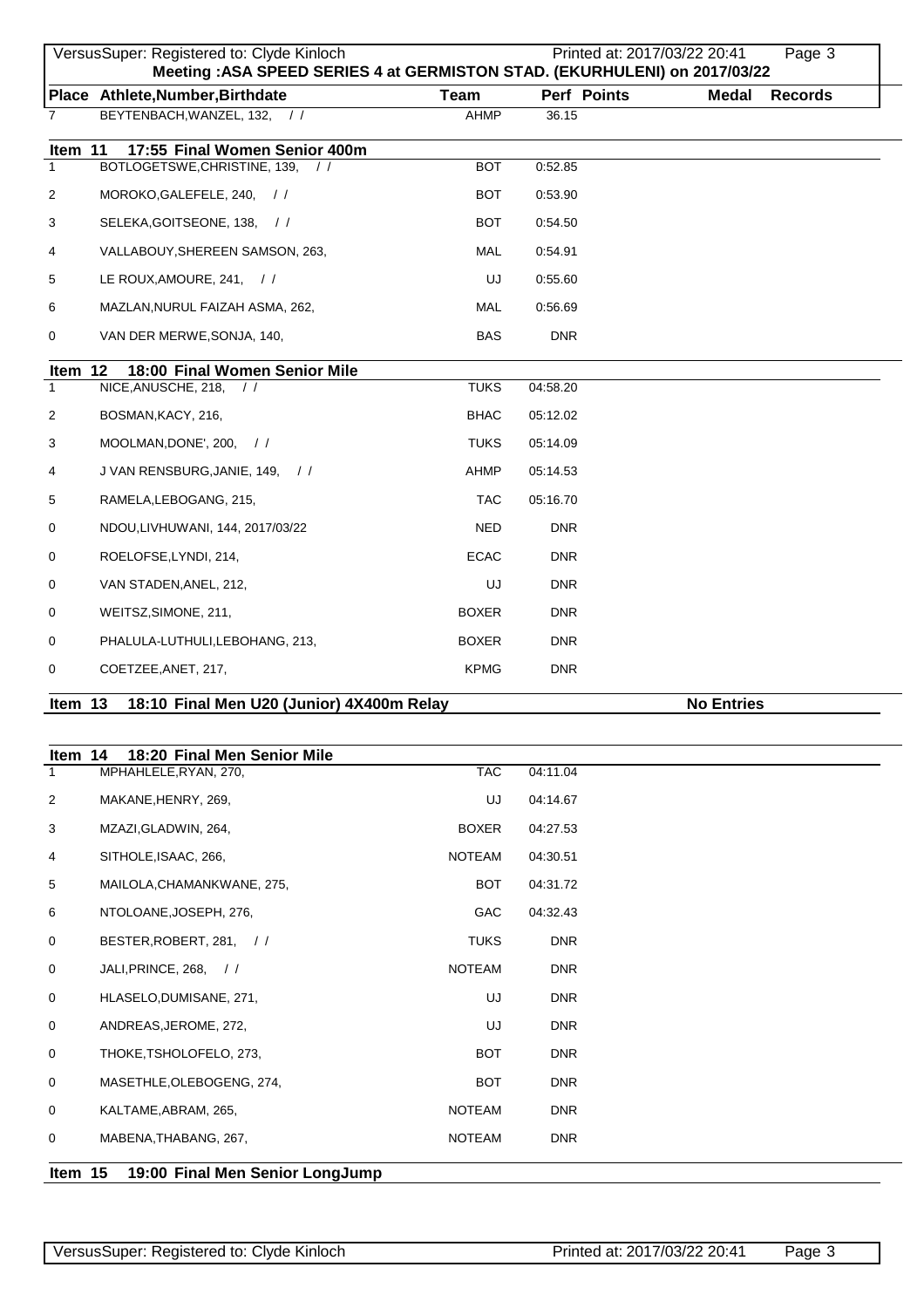|                | VersusSuper: Registered to: Clyde Kinloch<br>Meeting : ASA SPEED SERIES 4 at GERMISTON STAD. (EKURHULENI) on 2017/03/22 |               | Printed at: 2017/03/22 20:41 | Page 4                  |
|----------------|-------------------------------------------------------------------------------------------------------------------------|---------------|------------------------------|-------------------------|
| <b>Place</b>   | Athlete, Number, Birthdate                                                                                              | <b>Team</b>   | Perf Points                  | <b>Records</b><br>Medal |
| -1             | SAMAAI, RUSHWAHL, 126,                                                                                                  | UJ            | 8.00                         | $-0.3$                  |
| $\overline{c}$ | COTTER, DYLAN, 178,                                                                                                     | UJ            | 7.72                         | $+0.3$                  |
| 3              | BOER, DUWAYNE, 193,                                                                                                     | UJ            | 7.13                         | $+0.1$                  |
| 0              | PEREZ, JESSE, 177, //                                                                                                   | UJ            | <b>DNR</b>                   |                         |
| 0              | MAKGATO, PETER, 176,                                                                                                    | UJ            | <b>DNR</b>                   |                         |
| Item 16        | 19:00 Final (C Race) 1 of 3 Men Senior 100m                                                                             |               | $+0.4$                       |                         |
| $\mathbf{1}$   | MOTUKISI, KEENE, 146, 2017/03/22                                                                                        | <b>BOT</b>    | 10.49                        |                         |
| $\overline{2}$ | JANTAN-, KHAIRUL HAFIZ, 174, //                                                                                         | MAL           | 10.51                        |                         |
| 3              | ELS, RUBEN, 123, //                                                                                                     | <b>NOTEAM</b> | 10.60                        |                         |
| 4              | ERASMUS, RUDOLF, 238,                                                                                                   | UJ            | 10.78                        |                         |
| 5              | SHONGWE, MLANDVO, 158,                                                                                                  | <b>SWA</b>    | 10.79                        |                         |
| 6              | NIKUZE, THOMAS, 153,                                                                                                    | <b>TUKS</b>   | 11.26                        |                         |
| 0              | XHOLANI, TALANE, 236, //                                                                                                | <b>BOT</b>    | <b>DNR</b>                   |                         |
| 0              | SICOBO, PHILIP, 161,                                                                                                    | <b>MAR</b>    | <b>DNR</b>                   |                         |
| 0              | LETLALA, LEKHOTSO, 163,                                                                                                 | <b>LES</b>    | <b>DNR</b>                   |                         |
| Item 17        | 19:05 Final (B Race) 2 of 3 Men Senior 100m                                                                             |               | $+0.0$                       |                         |
| $\mathbf{1}$   | MATSENJWA, SIBUSISO, 157,                                                                                               | SWA           | 10.51                        |                         |
| $\overline{2}$ | NYEPA, JONATHAN, 173,                                                                                                   | MAL           | 10.60                        |                         |
| 3              | MANAP, BADRUL HISYAM, 175,                                                                                              | MAL           | 10.65                        |                         |
| 4              | DLAMINI, SEBENELE, 159,                                                                                                 | <b>SWA</b>    | 10.80                        |                         |
| 5              | LINNEN, TYLER, 164,                                                                                                     | <b>BAS</b>    | 10.82                        |                         |
| 6              | HANAFI, MUHAMMAD HAIQAL, 219,                                                                                           | <b>MAL</b>    | 10.90                        |                         |
| 7              | TUOHY, AIDAN, 155,                                                                                                      | <b>NOTEAM</b> | 10.93                        |                         |
| 8              | PEDDY, GIANNO, 152,                                                                                                     | <b>TUKS</b>   | 11.11                        |                         |
| 0              | MNGOMEZULU, MZAMO, 160,                                                                                                 | SWA           | <b>DNR</b>                   |                         |
| Item 18        | 19:15 FinalResults Men Senior 100m                                                                                      |               |                              |                         |

|                 | Item 18 19:15 Final (A Race) 3 of 3 Men Senior 100m |             |            | $+0.1$ |  |
|-----------------|-----------------------------------------------------|-------------|------------|--------|--|
| $\mathbf{1}$    | JOBODWANA, ANASO, 150,                              | <b>NIKE</b> | 10.36      |        |  |
| 2               | VAN TONDER, LEROUX, 156,                            | AMAC        | 10.51      |        |  |
| 3               | NOBLE, ETHAN, 124, //                               | <b>BAS</b>  | 10.61      |        |  |
| 4               | MOTHIBI, KERABO, 280, 2017/03/22                    | <b>BOT</b>  | 10.67      |        |  |
| $5\overline{5}$ | SELEKE, DITIRO, 145, 2017/03/22                     | <b>BOT</b>  | 10.74      |        |  |
| 6               | MOTALA, SHAAHID, 115, //                            | <b>KPMG</b> | 10.80      |        |  |
| $7^{\circ}$     | ISMAIL, YUSUF, 114, //                              | <b>IAC</b>  | 10.86      |        |  |
| $\Omega$        | MICHAU, KEENEN, 151, //                             | <b>TUKS</b> | <b>DNR</b> |        |  |
| $\mathbf{0}$    | LEKHOANA, PHOMOLO, 162,                             | <b>LES</b>  | <b>DNR</b> |        |  |
| Item 19         | 19:20 Final (B Race) 1 of 2 Women Senior 100m       |             |            | $+0.5$ |  |
| $\mathbf{1}$    | JELE, LYDIA, 143, 2017/03/22                        | <b>BOT</b>  | 11.51      |        |  |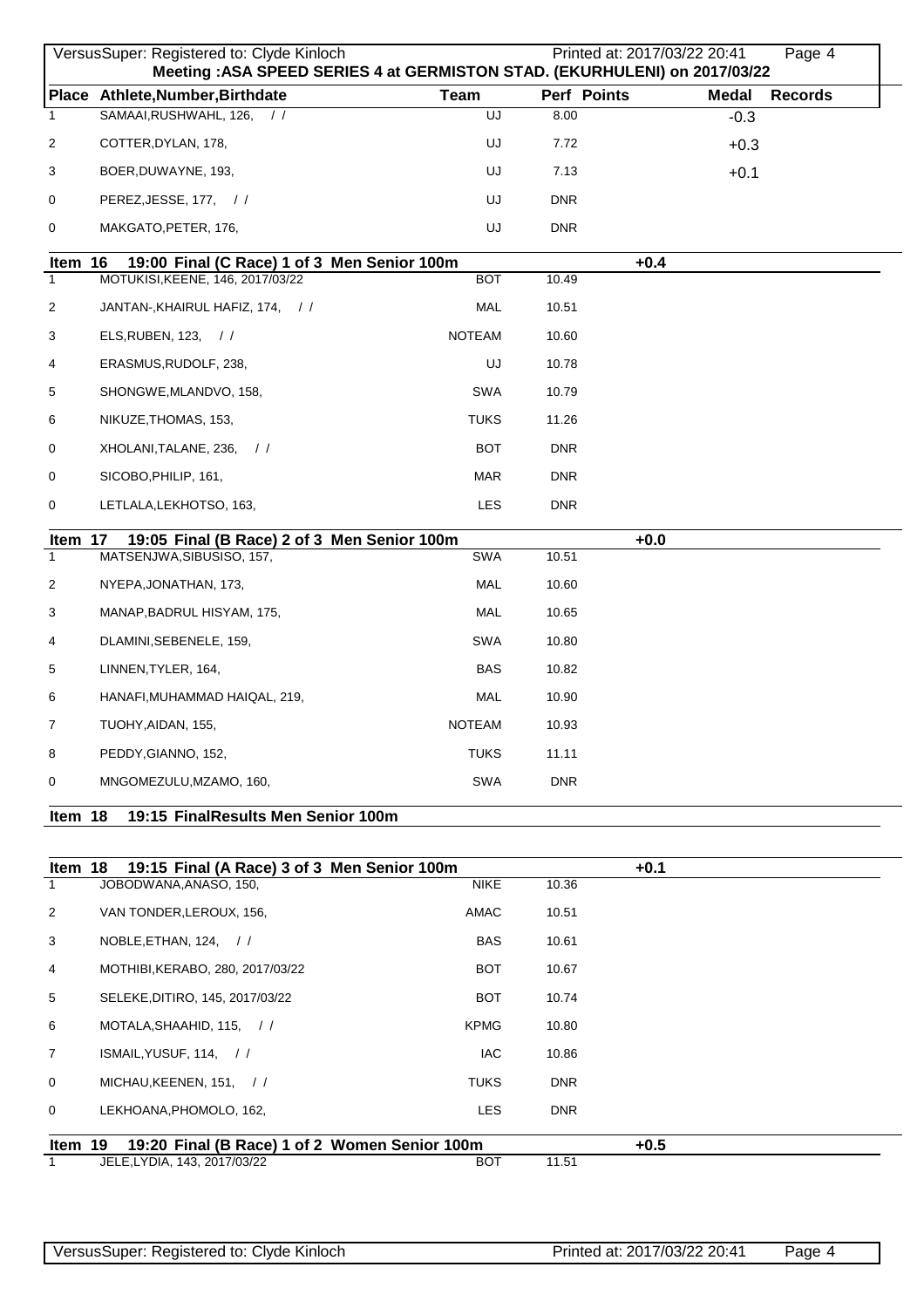|                | VersusSuper: Registered to: Clyde Kinloch<br>Printed at: 2017/03/22 20:41<br>Page 5 |             |                    |                         |  |  |  |
|----------------|-------------------------------------------------------------------------------------|-------------|--------------------|-------------------------|--|--|--|
|                | Meeting : ASA SPEED SERIES 4 at GERMISTON STAD. (EKURHULENI) on 2017/03/22          |             |                    |                         |  |  |  |
|                | Place Athlete, Number, Birthdate                                                    | Team        | <b>Perf Points</b> | Medal<br><b>Records</b> |  |  |  |
| 2              | SEBELE, TSAONE, 108,                                                                | UJ          | 11.83              |                         |  |  |  |
| 3              | SELVARETNAM, KOMALAM SHALLY,                                                        | <b>MAL</b>  | 11.98              |                         |  |  |  |
| $\overline{4}$ | HAUPT.ROBYN. 106.                                                                   | <b>UWC</b>  | 12.19              |                         |  |  |  |
| 5              | PHILLIPS.MEGHAN. 101.                                                               | <b>TUKS</b> | 12.20              |                         |  |  |  |
| 6              | VAN DER WALT, ZENEY, 111, //                                                        | AHMP        | 12.36              |                         |  |  |  |
| $\overline{7}$ | GIBBON.NICOLA. 112. $\frac{1}{1}$                                                   | AHMP        | 12.88              |                         |  |  |  |
| $\Omega$       | SELALA.LIMAKATSO, 104.                                                              | <b>LES</b>  | <b>DNR</b>         |                         |  |  |  |
|                |                                                                                     |             |                    |                         |  |  |  |

| ltem 20 | 19:25 FinalResults Women Senior 100m |
|---------|--------------------------------------|
|         |                                      |

| Item 20        | 19:25 Final (A Race) 2 of 2 Women Senior 100m |               |            | $-0.3$        |  |
|----------------|-----------------------------------------------|---------------|------------|---------------|--|
| $\mathbf{1}$   | CONLEY, ALYSSA, 107,                          | UJ            | 11.54      |               |  |
| 2              | THOMAS, TAMZIN, 141, 2017/03/22               | <b>NOTEAM</b> | 11.60      |               |  |
| 3              | MATLHAKU, LOUNGO, 142, 2017/03/22             | <b>BOT</b>    | 11.77      |               |  |
| 4              | PARKER, NABEELAH, 105,                        | <b>BAS</b>    | 11.79      |               |  |
| 5              | JOBODWANA, TAYLOR, 113,                       | <b>NIKE</b>   | 11.95      |               |  |
| 6              | ZULKIFLI, ZAIDATUL HUSNIAH, 110,              | MAL           | 11.98      |               |  |
| 7              | VERMEULEN, JEAN-MARIE, 100,                   | <b>TUKS</b>   | 12.37      |               |  |
| 0              | MAMATU, TEBOGO, 103,                          | <b>TUKS</b>   | Disq       |               |  |
| Item 21        | 19:20 Final Men Senior 110m Hurdles           |               |            | $-0.2$ 1.067m |  |
| $\mathbf{1}$   | ALKANA, ANTONIO, 169,                         | <b>BAS</b>    | 13.52      |               |  |
| 2              | SMIT, TIAAN, 167,                             | TUKS          | 13.57      |               |  |
| 3              | HAMMAN, MUNTINGH, 166,                        | <b>TUKS</b>   | 14.05      |               |  |
| 4              | MOOLMAN, KOBUS, 279, //                       | <b>KOVSIE</b> | 14.23      |               |  |
| 5              | MUKUCHA, SELBY, 168,                          | <b>TUKS</b>   | 14.53      |               |  |
| 6              | PIETERSE, FRED-CHARLES, 171, //               | <b>PUKKE</b>  | 14.62      |               |  |
| 7              | KLEYHANS, TIAAN, 165,                         | <b>PUKKE</b>  | 14.67      |               |  |
| 8              | RAZAK, NAEEM, 172,                            | <b>PUKKE</b>  | 15.14      |               |  |
| 9              | MAGANYELE, LETHABO, 278, //                   | TUT           | 19.12      |               |  |
| 0              | MKATINI, JUNIOR, 170,                         | UJ            | <b>DNR</b> |               |  |
| Item 22        | 19:35 Final Women Senior 100m Hurdles         |               |            | $+0.1$ 0.838m |  |
| $\overline{1}$ | HEUNIS, CLAUDIA, 117,                         | <b>TUKS</b>   | 13.56      |               |  |
| $\overline{2}$ | BIELDT, TAYLON, 118,                          | <b>TUKS</b>   | 13.94      |               |  |
| 3              | VAN WYK, JANKE, 119,                          | <b>MATIES</b> | 14.06      |               |  |
| 4              | VAN DER MERWE, INGE, 121,                     | <b>BAC</b>    | 14.21      |               |  |
| 5              | EHRKE, TANYA, 282, //                         | UJ            | 14.45      |               |  |
| 6              | PRETORIUS, SAMANTHA, 122,                     | <b>MATIES</b> | 14.77      |               |  |
| 7              | HARTMAN, DENISE, 116,                         | <b>PUKKE</b>  | 14.94      |               |  |
| 8              | JOUBERT, IZANELLE, 147, 2017/03/22            | <b>PUKKE</b>  | 15.89      |               |  |
| 0              | KOALO, CHRISTIANE YASMINE, 120,               | <b>MAR</b>    | <b>DNR</b> |               |  |
| Item 23        | 19:45 Final Men Senior Shotput                |               |            | 7.260kg       |  |
|                |                                               |               |            |               |  |